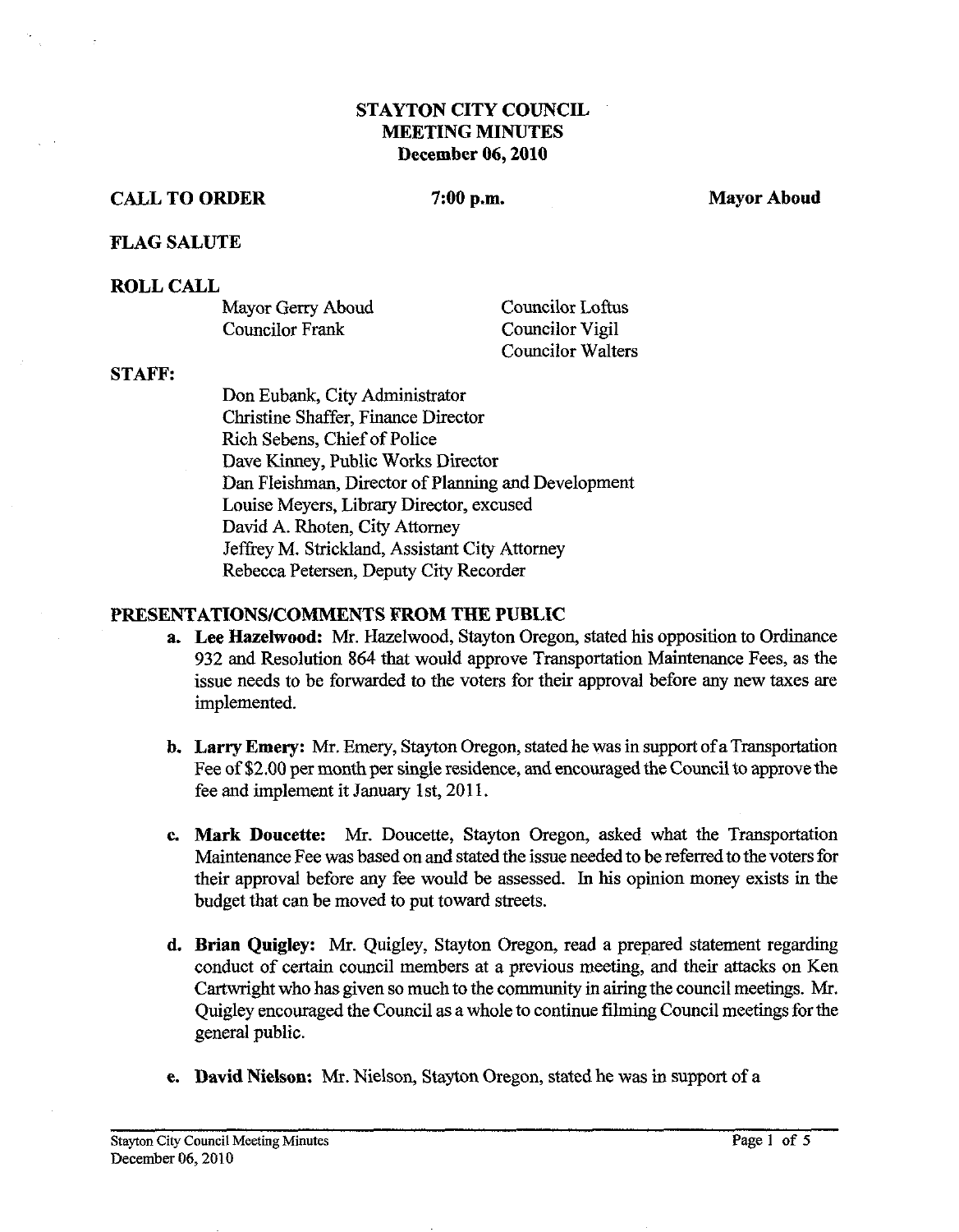Transportation Fee in the amount of \$2.00 per month for residential use, and asked to pay his in advance.

# **ANNOUNCEMENTS**

# **a. Additions to the Agenda:** None.

# **CONSENT AGENDA**

- **a. City Council Meeting Minutes of November 15,2010**
- **b. Abstract of Election Results for 2010 General Election**
- **Motion:** From Councilor Loftus, seconded by Councilor Walters, to approve the consent agenda. **Motion passed:** 4:O.

# **PUBLIC HEARING**

- **a.** Commencement of public hearing: Mayor Aboud opened the public hearing at 7:10 pm.
- **b. Preliminary Matters: 1. Ex parte contact, conflict of interest, bias, etc.:** None. **2. Opening Statement:** Mayor Aboud read the opening statement.
- **c. Staff Introduction:** None.
- **d. Applicant's Testimony:** Bob Speaker, Corvallis Planner; Brian Vandetta, Udell Engineering; and Roger Roberts Property Owner, were present and provided testimony in support of the proposal. Mr. Speaker reviewed the five criteria of the how the application met approval, the Buildable Lands Inventory and properties that are included in the inventory but are not likely to develop, as well as Stayton's growth rate and the need for 40 acres of additional residential land by 2020. In conclusion he stated that the owners of the property have deep roots in Stayton and that they would produce a good development.
- **c. Staff Report: Mr.** Fleishman stated the application is for an annexation, but no development plan at this time. Only six acres of land have been annexed into the City for the 2005 projections thus far. He reviewed several properties that are included in the buildable lands inventory but are in the wetland/flood plan development areas and unlikely to be developed.
- **f. Questions from Council:** Councilor Walters asked if the annexation is approved by the voters, does the development plan have to comply with the original plan. Mr. Fleishman stated it would need to substantially comply with the conceptual plan. When the development plan is submitted to the city, it will be reviewed by the Planning Commission at a public hearing, with a notice of their decision provided to the City Council. Councilor Loftus asked how much time and research was put into developing the proposal. Mr. Vandetta stated several hours went into discussions with realtors, but specific hours were unknown. Mr. Speaker stated that the owners conducted a market analysis recently, as well as some years ago to determine what the market needs. **A** lot of the designs of the plan were dictated by layout of the property, street alignments, and character of the surrounding properties.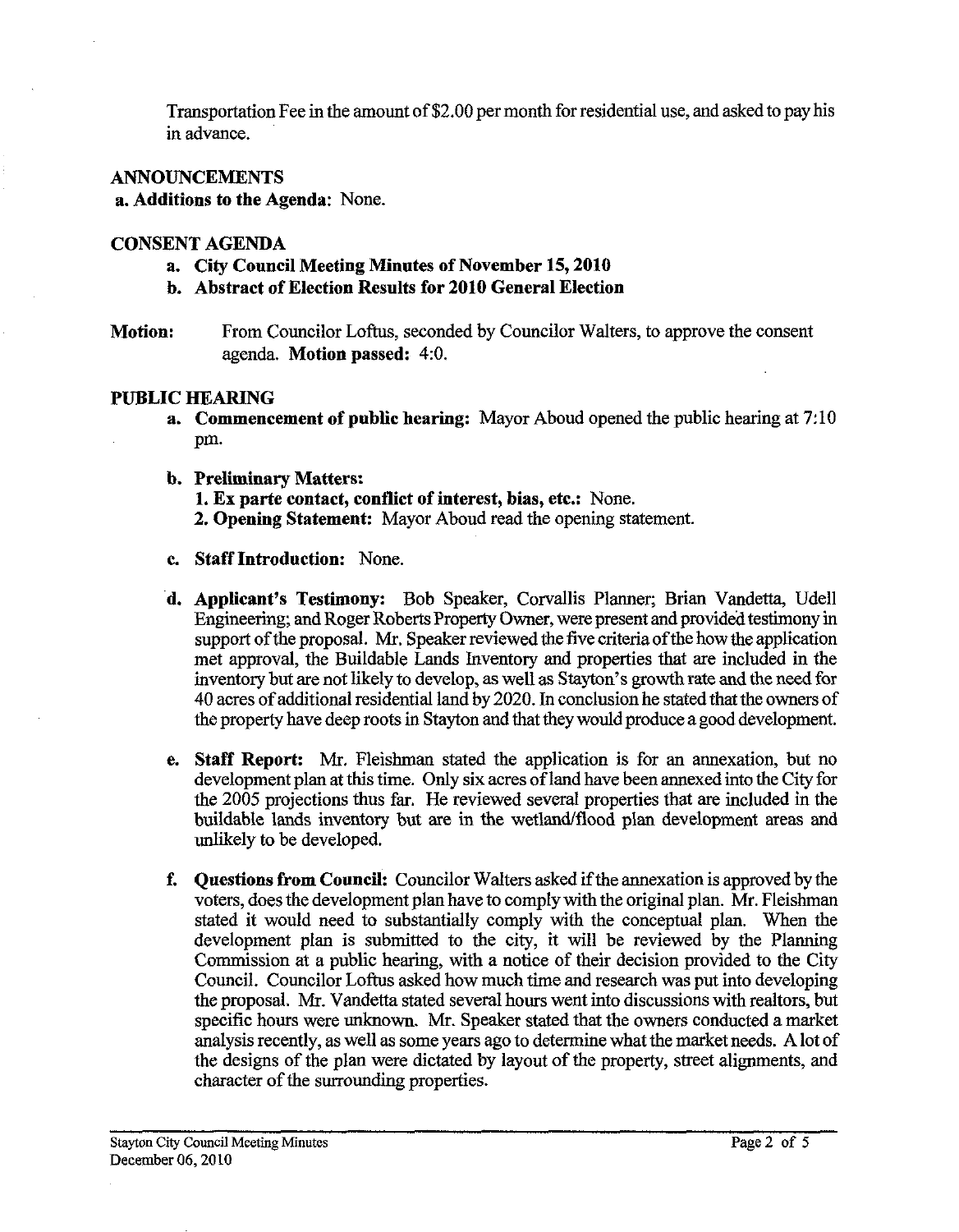- **g. Proponent's Testimony:** None.
- **h. Opponent's Testimony:** None.
- **i. Governmental Agency Testimony:** None.
- **j. General Testimony:** None.
- **k Questions from the Public:** None.
- **1. Questions from the Council:** Councilor Loftus asked how soon the subdivision would be proposed. Mr. Roberts stated developing the property would be economy-driven and likely is at least one or two years away.
- **m. Applicant's Summary: Mr.** Speaker stated the applicants had no further comments.
- **n. Staff Summary: Mr.** Fleishman stated he had no further comments.
- **o. Close of Hearing:** Mayor Aboud closed the public hearing at 7:45 pm.
- **p. Council Deliberation:** Mr. Frank stated he did not see the need for additional housing inside the city limits, as it puts a burden on the infrastructure and an over riding burden on the general population.

Mayor Aboud read the closing statement.

## **UNFINISHED BUSINESS** -None.

#### **NEW BUSINESS**

## **Ordinance No. 932 Adopt SMC 3.30 Establish a Transportation Maintenance Program**

- **a. Staff Report: Mr.** Kinney reviewed the staff memorandum included in the Council packets.
- **b. Council Deliberation:** Councilor Loftus asked Mr. Kinney why the City has neglected maintaining the streets and sidewalks over the years. Mayor Aboud stated, City Council's have never stepped forward to take care of them, and its not staff's fault, its up to the Council to set priorities. Mr. Kinney provided a historical perspective of street improvement projects and the combination of factors involved in why they have not been maintained. Councilor Vigil stated eventually a fee could be a good thing, but that he would like to take a look at more budget adjustments before a new fee is implemented. Councilor Walters stated \$2.00 per month is not bad as its something to start with, and its time to do something.

## **c. Council Decision:**

**Motion:** From Councilor **Frank,** seconded by Councilor Walters, to move to adopt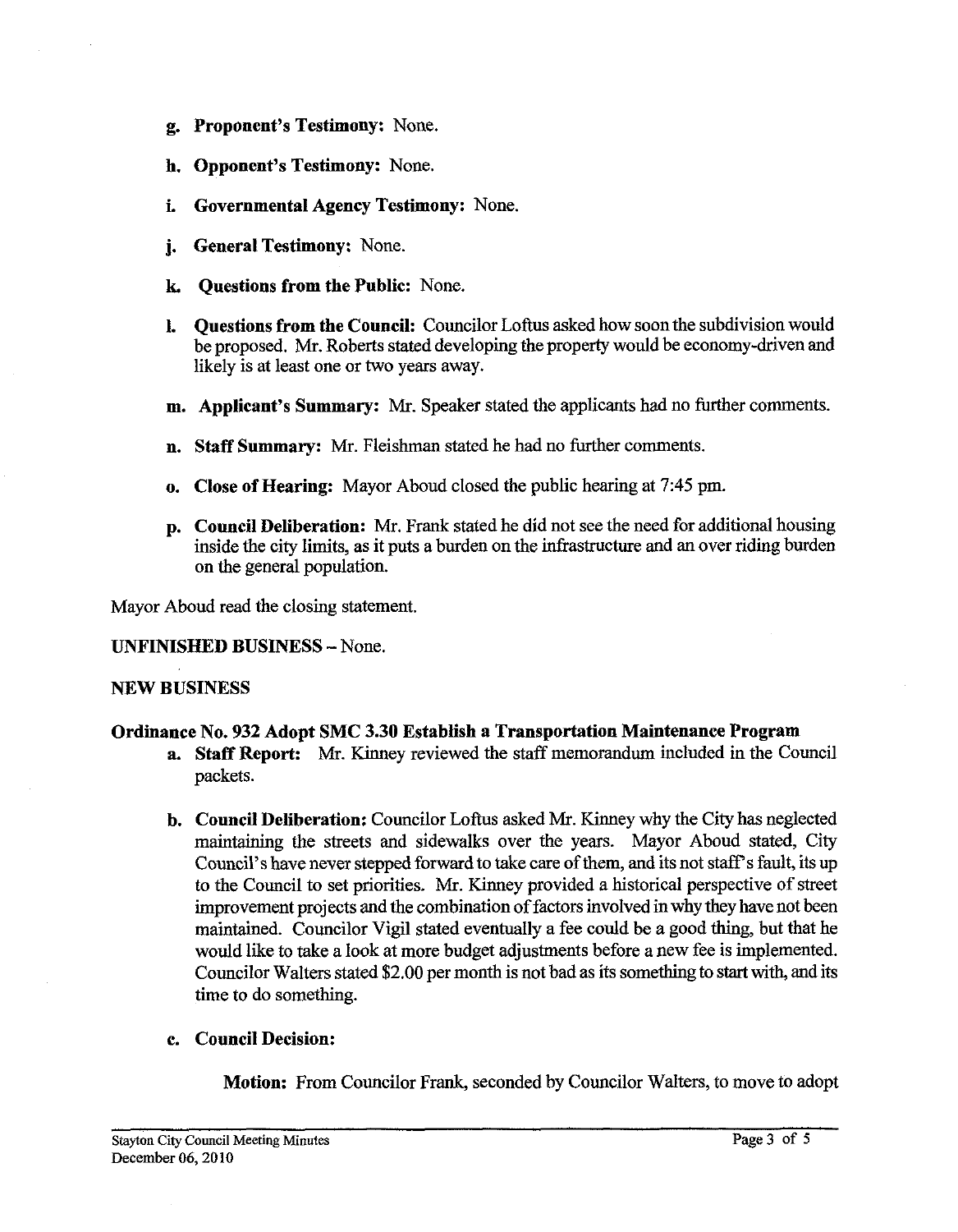Ordinance 932 as amended by title only. *(The amendment was to set appeal fees by separate resolution).* Motion passed: **3:** 1 (Vigil)

**Resolution No. 864 Approving Transportation Maintenance Fees-** This item was deferred to the December 20,2010 City Council meeting.

# Resolution No. 865 Referring Petitioner Initiated Annexation 17.5 acres north/Shaff Road.

- **a. Staff Report:** The staff report was included in the public hearing portion of the meeting.
- **b. Council Deliberation:** None.

# **c. Council Decision:**

**Motion:** From Councilor Vigil, seconded by Councilor Loftus, to move that the City Council adopt Resolution No. 865 as drafted, regarding the application of Roger and Joan Roberts and RJR Properties Co. for annexation (Land Use File# 12-09/10), and refer the application to the electors of the City for the May, 2011 election.

**Discussion:** Councilor Loftus stated he would like to see Oakmont as a city street. Mayor Aboud stated when the new Mill Creek Sewer line was installed it provided ample sewer services for the proposed development. Councilor Vigil stated if the proposed development is laid out such as that of Mountain Estates with large lots, having only one access into the development would not be a problem. Councilor Walters stated the developer will do a fine job, the development is nicely done, and these are the city's future customers. It's a win win for everybody. Councilor Loftus stated the development would give the community more housing, would add additional funds to the city tax base, and there are enough checks and balances built into the process to make it a good development.

**Motion passed: 3:l** (Frank)

# **STAFF/COMMISSION REPORTS - None.**

## **PRESENTATIONSICOMMENTS FROM THE PUBLIC**

- **a. Mark Doucette:** Mr. Doucette requested clarification of how a business is defined, referring to the Safeway complex and the number of various businesses that are located on the property.
- **b. Russ Strohmeyer: Mr.** Strohmeyer stated that the opportunities the City has with Ken Cartwright should not be ruined because of a few people.

# **BUSINESS FROM THE CITY ADMINISTRATOR**

**a. Mr.** Eubank reviewed several upcoming meeting dates.

# **BUSINESS FROM THE MAYOR** - None.